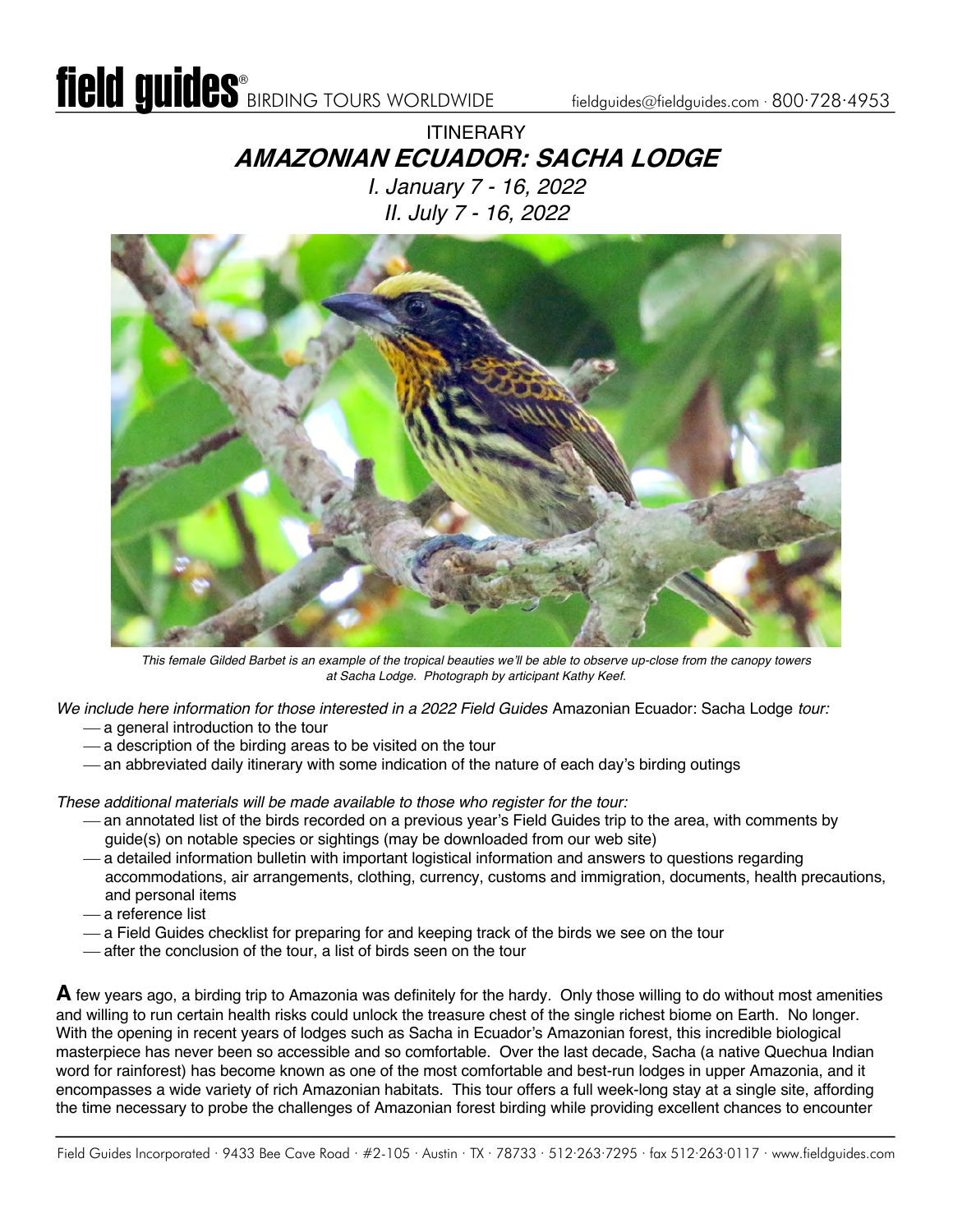some genuine rarities of considerable allure—Zigzag Heron, Harpy and Crested Eagles, Scarlet-shouldered Parrotlet, Lanceolated Monklet, Collared Puffbird, Rufous-headed Woodpecker, Short-billed and Black-tailed Leaftosser, Dotbacked Antbird, and Orange-crowned Manakin to name a few.

Situated along the north bank of the giant Rio Napo, one of the three major tributaries that combine to form the upper Amazon, Sacha Lodge is located only two hours down-river from the Amazonian frontier town of Coca. It's accessible from Quito in a 30-minute flight over the crest of the eastern Andes (spectacular if clear). The broad meander plain between the Napo and the Aguarico River to the north is low-lying and filled with a number of blackwater inlets and classic Amazonian oxbow lakes (called *cochas* in the native Quechua dialect), overlooking one of which sits Sacha. Sacha is reached from the banks of the Napo by a thirty-minute walk along the riverbank and then on an elevated boardwalk through palm-rich swamp forest, followed by a twenty-minute ride in locally crafted dugout canoes along a narrow inlet that opens onto picturesque Pilchicocha. On the opposite bank stands the lodge itself, our base for exploring the many habitats of Amazonia. A network of trails from the lodge offers easy (if sometimes muddy!) access to a wonderful expanse of seasonally flooded forest (*varzea*) and to one of the finest canopy platforms we have encountered anywhere, opening a whole new dimension to formerly earth-bound birders.

Even on the north bank, pockets of well-drained soil on somewhat higher ground support taller forest and a few species normally associated with *terra firme* (upland) forest, the richest and most complex single habitat in the world. An immense expanse of undisturbed *terra firme* lies across the Napo from Sacha in Yasuni National Park, a vast reservoir of wilderness. We will make at least one day-trip to the rich south bank of the Napo for a sampling of *terra firme* specialties, as well as to visit two wonderful parrot licks, one of the premier attractions of the region.

But Sacha's strengths are twofold: its canopy towers and its easy access to virtually a full range of river-created habitats, from lake margin, *Mauritia* palm swamp, river margin, and sandbars, to river-created islands, young and old. The "Orquidea trail," actually a blackwater stream that drains Pilchicocha, is one of the most enchanting canoe trails we've seen. It is narrow and perfectly reflective of the overhanging spiny palms and dark-green forest. It is hushed quiet punctuated by the occasional outburst of a Red Howler Monkey or the insistent calling of a territorial Dot-backed Antbird. We plan this tour to play to Sacha's strengths.



We'll be able to watch the antics of the bizarre Hoatzins from the dining area. These prehistoric-looking birds nest around the *edges of the lagoon. Photograph by participant Elliott Ginger.*

Sacha's bird list approaches 500 species and boasts such regularly occurring Amazonian inhabitants as Great Tinamou and Marbled Wood-Quail (both sometimes seen at roosts!), Rufescent Tiger-Heron, Slender-billed Kite, Lined Forest-Falcon, Hoatzin, Blue-and-yellow Macaw, Crested Owl, Great and Common potoos (sometimes at day roosts), Great-billed Hermit, Green-and-rufous and American Pygmy kingfishers, White-eared, Yellow-billed, White-chinned,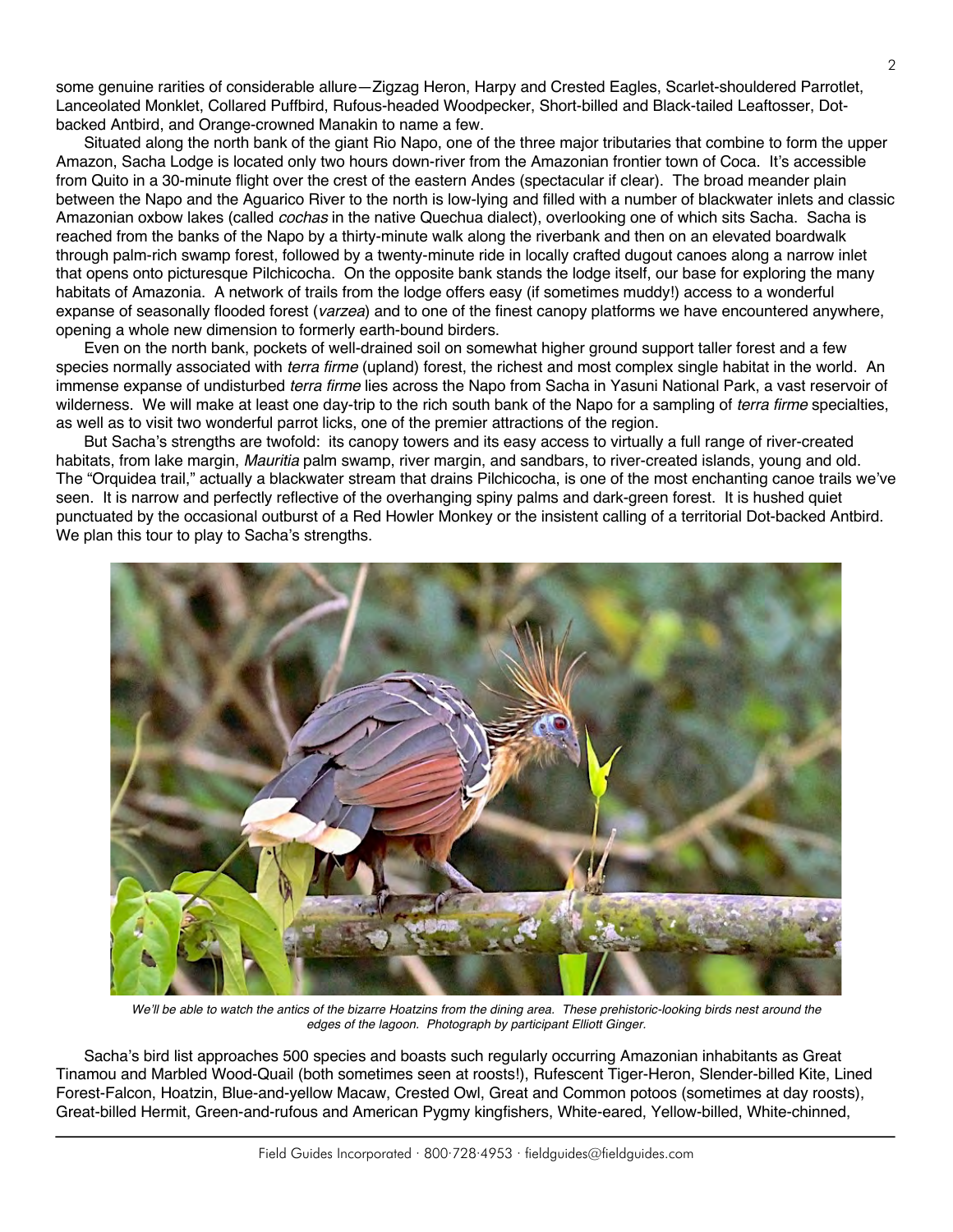Purplish, and Great jacamars, Chestnut-capped, Collared, and White-chested puffbirds, Brown Nunlet, Yellow-billed Nunbird, Scarlet-crowned, Gilded, and Lemon-throated barbets, four species of aracaris, two big toucans, Golden-collared Toucanet, Lafresnaye's Piculet, Chestnut, Cream-colored, and Rufous-headed woodpeckers, White-bellied and Parker's spinetails (river island specialists), Short-billed and Black-tailed leaftossers, Long-billed Woodcreeper, Castelnau's Antshrike and Black-and-white Antbird (both on river islands), Dugand's Antwren (a regular visitor to the canopy near one of the platforms), White-shouldered, Sooty, Spot-backed, Dot-backed, and Scale-backed antbirds, the spectacular Striated Antthrush, Rusty-belted Tapaculo, White-browed Purpletuft, Plum-throated and Spangled cotingas, displaying Wire-tailed and Golden-headed manakins, Gray Elaenia and Yellow-browed Tody-Flycatcher (both regulars to the canopy tower tree), Mottle-backed Elaenia, Ringed Antpipit, Rufous-tailed Flatbill, Cinnamon Attila, White-winged, Black-capped, and Pink-throated becards, Black-capped Donacobius, Scaly-breasted and Musician wrens, Lawrence's Thrush (a great mimic), Caqueta Seedeater (a split from Variable), and a dazzling array of tanagers, many of which can be seen eye-toeye from the canopy towers, including Masked Crimson, Turquoise, Paradise, Green-and-gold, Yellow-bellied, Masked, Opal-rumped, Opal-crowned, as well as three dacnises (and we even had brushes with the rare White bellied recently!) and three honeycreepers. Additional but less predictable lures are Agami Heron, Harpy and Crested Eagles, Black-andwhite Hawk-Eagle, Buckley's Forest-Falcon, Black-banded Crake, Scarlet-shouldered Parrotlet (across the Napo), Longtailed Potoo, Gould's Jewelfront, Black-bellied Thorntail, Lanceolated Monklet, Orange-fronted Plushcrown, Fulvous Antshrike, Banded, Yellow-browed, and White-plumed antbirds, Black-spotted Bare-eye, Orange-eyed Flycatcher, Purplethroated Cotinga, Amazonian Umbrellabird (we've seen it displaying from the canopy platform!), Striolated Manakin, Large-billed Seed-Finch, and Yellow-shouldered Grosbeak, all of which we have encountered during past tours. We're sure to see an impressive array of fascinating birds and scenery. Combining the tour checklist with Ridgely and Greenfield's *The Birds of Ecuador* makes preparation for the most likely species easy. *(In addition, once you reach Sacha, you may buy a simple-but-functional, lightweight field pamphlet illustrating the birds; it's perfect for carrying in the field!)*



*The canopy towers and walkway offer a chance to get up where the birds are! Photograph by participant Miles Paul.*

**All participants will be required to confirm they will have completed a full COVID vaccination course at least two weeks prior to the tour** *(if you are getting a two-dose vaccine, this means you must receive your second dose two weeks prior to departure). Having a vaccinated group will greatly diminish but not eliminate the possibility of the group and individual participants being adversely affected by COVID-19.* **We are requiring all of our staff guides to be vaccinated.** *Note too that many travel destinations are or soon will be requiring proof of vaccination for entry to bypass testing delays or quarantine, and that entry requirements for a destination can change at any time.*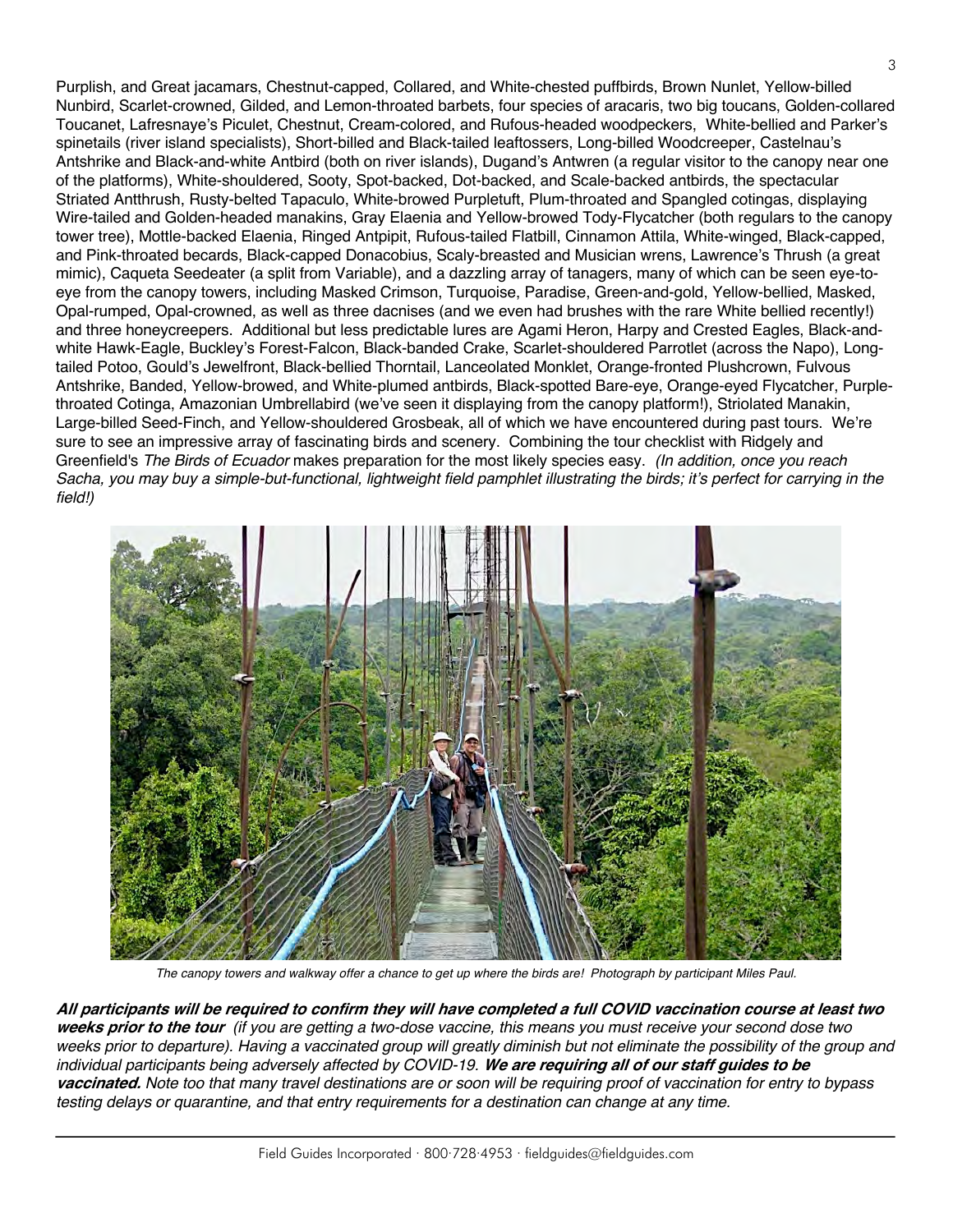We want to be sure you are on the right tour! Below is a description of the physical requirements of the tour. If you are *concerned about the difficulty, please contact us about this and be sure to fully explain your concerns. We want to make sure you have a wonderful time with us, so if you are uncomfortable with the requirements, just let us know and we can help you find a better fitting tour! Field Guides will not charge you a change or cancellation fee if you opt out within 10 days of depositing.*

## **Physical requirements of this tour**

- **TRAILS & WALKING**: Good amounts of walking (2-4 miles per day) along trails, some of which will be on even ground, but most of which are narrow, uneven, and muddy, with obstacles such as tree roots. One trail into taller terra firme forest has a steep, slippery section. The day that we go to the river island could be challenging, especially if the level of the river is low. Walking sticks can be useful. A few of the trails cross permanently wet areas on narrow bridges with the help of either handrails or poles stuck in the mud.
- **POTENTIAL CHALLENGES**: We use boats and canoes for transport almost daily, and so an ability to climb into and out of the boat onto a dock or riverbank (in some cases via the bow, the front of the boat) is necessary. We bird from a canopy tower accessed by 14 flights of stairs. A long wooden boardwalk between the Rio Napo and the lake in front of the lodge is usually very slippery.
- **PACE**: After breakfast (usually at 5:00 a.m.), we bird until lunch time. At least two days we will pack a picnic lunch, to extend our time in the field, but we usually return to the lodge for lunch. Normally, weather permitting, we bird again after lunch following a short siesta. On several evenings, we'll also try for nocturnal birds, though we usually do not venture out after dinner.
- **WEATHER**: Temperatures will range from the 60s at night to the 90s F during the day. Rain showers are likely, but weather is highly variable.
- **BATHROOM BREAKS**: Participants should be prepared to make comfort stops in nature, as there are no other options when away from our lodging.
- **OPTING OUT**: As we stay at the same lodging for this tour, participants can easily opt to sit out a day or sometimes a half-day.

We plan to spend a couple of mornings and at least one afternoon birding from the fabulous canopy platforms. The primary canopy tower is a sturdy metal platform 130 feet up among the spreading limbs of a giant ceiba tree. Reached by a railed stairway that spirals up alongside the trunk of a canopy giant, it is large and more than sturdy enough for eleven birders and a couple of scopes and offers 360 degrees of viewing—out over the rainforest canopy and back to the Rio Napo. This modern structure provides plenty of room for maneuvering, with two primary platforms from which to bird. Watching the procession of aracaris, puffbirds, honeycreepers, tanagers, cotingas, parrots, raptors, and mixed-species flocks from this platform is usually one of the highlights of the tour. The other three platforms, also reached by railed staircases, are metal and connected by a canopy walkway, which is about two feet wide and enmeshed on each side by sturdy netting. It swings or wobbles slightly as one walks on it, but overall it is easy to transect—and it would be impossible to fall out of it. Most of our time birding the canopy will be from the platforms themselves. We will also try to work in a visit (perhaps during an afternoon shower) to the impressive butterfly house at the lodge—a greenhouse teeming with a wonderful variety of butterflies—where larvae are grown for export.

One of the many advantages of birding out of a single site is the flexibility afforded birders who would like to skip a planned group activity or do something (or nothing) on their own. This is certainly a happy option at Sacha; the beautiful wooden boat dock and barbeque area at the edge of the cocha make a marvelous place to hang out with a wonderful view. Please note that guests at Sacha are not allowed to swim in the open lake or walk the trail system behind the lodge without a guide, but there is a new enclosed swimming area for a safe dip into the cool, refreshing lake water.

If you are uncertain whether this tour is a good match for your abilities, please don't hesitate to contact our office. If they cannot directly answer your queries, they will put you in touch with the guide.

#### **Tour II may be combined with Montane Ecuador: Cloudforests of the Andes, June 28 – July 7, 2022 or Galapagos: An Intimate Look At Darwin's Islands I, July 16 - 26, 2022, for our most comprehensive single sampling of Ecuador.**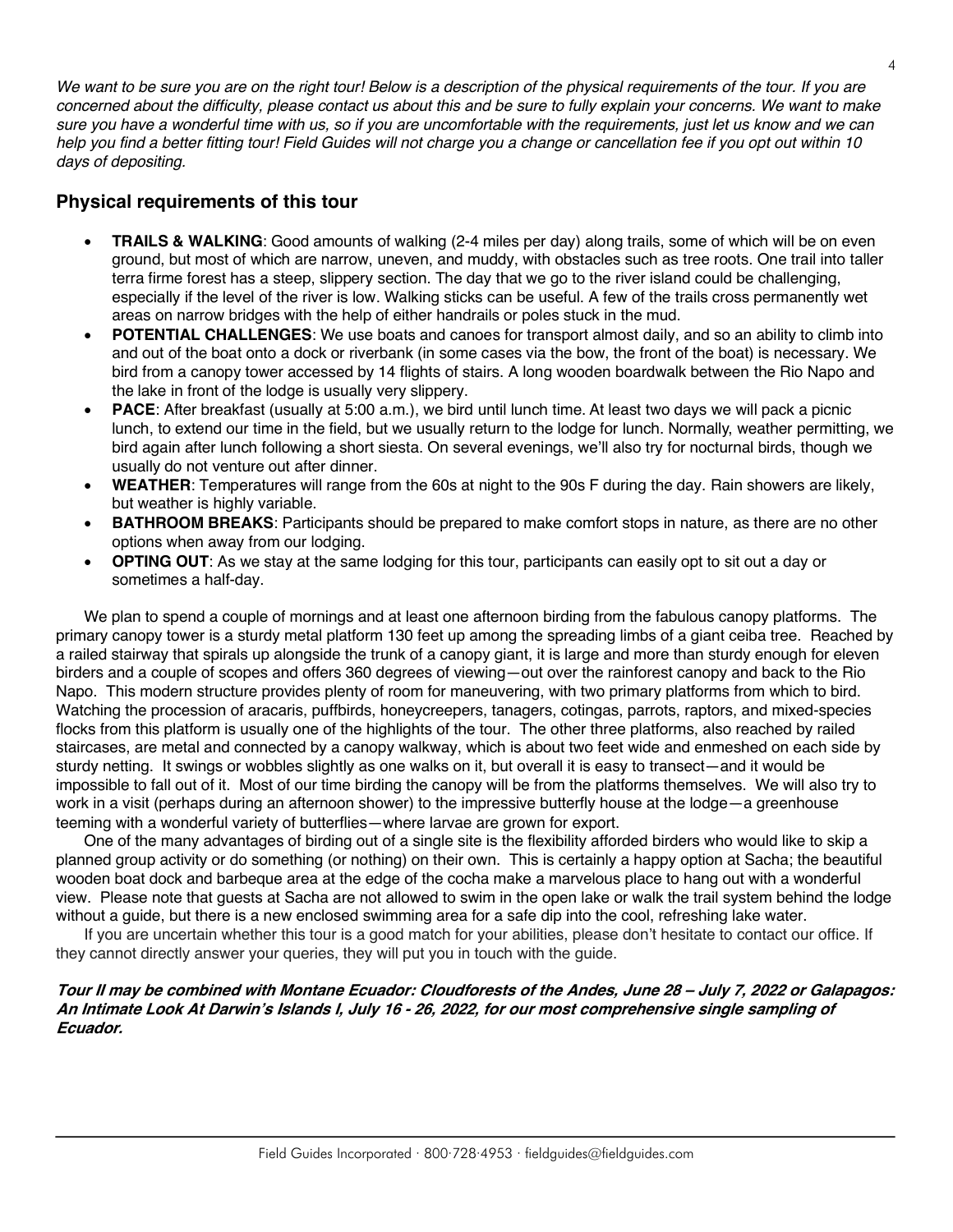## **About the Birding Areas**

**River-created Forest Habitats**—The river has generated a mosaic of different habitats that lend richness and species diversity to Amazonia. Permanent swamp forest, often dominated by *Mauritia* palms, is found in low-lying areas of poor drainage, such as those in the broad meander plain of the Napo. Sacha is particularly rich in swamp forest. It is here that such specialties as Slender-billed Kite, Striped and Straight-billed woodcreepers, Sulphury Flycatcher, and Epaulet (Moriche) Oriole are found, as well as various aquatic species, such as Green-and-rufous Kingfisher and Rufescent Tiger-Heron. The margins of oxbow lakes contribute their own specialties—Blue-crowned Trogon, Hauxwell's Thrush, and Cinnamon Attila inhabit the lake-margin forests while Greater Anis, Lesser Kiskadees, Black-capped Donacobius, and Hoatzins may be found out in vegetation over the water edge itself.



Seasonally flooded *varzea* or transition forest is found adjacent to streams and on somewhat higher ground that has poor drainage. With its tall trees, it looks much like *terra firme* forest to the casual observer but has a lower, less diverse tree-species component that favors those plants which can tolerate being inundated for weeks, or even months, at a time. As one might expect, the bird diversity of *varzea* forest is centered in its canopy, as the understory is sometimes underwater for long periods. Many fruit-eating species favor *varzea*, including a variety of parrots and macaws and the bizarre Barenecked Fruitcrow. In the darker understory along the edges of flooded forest, we'll seek such specialties as Dot-backed, (Varzea) Spot-backed, Silvered, Plumbeous, and White-shouldered antbirds, Orangecrowned Manakin, Rufous-tailed Flatbill, and the secretive Agami Heron.

Perhaps the jewel in Sacha's crown is its magnificent wooden canopy platform, which gives nearly 360 degrees of visibility into and out over that biological frontier that we are just beginning to understand—the rainforest canopy. With the top limbs still forty feet overhead, the platform gives a window to a world that has only been open to us in the last few years. Prior to the establishment of canopy platforms, tour participants had to accept on faith their guides' assurances that the various voices

and tiny movements a hundred feet overhead did indeed belong to a collection of antwrens, colorful tanagers and dacnises, foliage-gleaners, and tyrannulets. Now it is quite common to look *down* on these creatures at close range. No one has fully experienced the rainforest who has not been eye-to-eye with a Tiny Hawk or a Black-and-white Hawk-Eagle or thrilled to the spectacle of a pair of Blue-and-yellow Macaws winging close by in golden afternoon light.

A number of sturdy (but often slippery) boardwalks provide access to *varzea* and swamp forest, and the native boatmen are expert at maneuvering the dugout canoes on the *cochas* and other waterways. As the extremely high diversity of Amazonian birds is dependent on the large number of microhabitats available within the structural complexity of the forests, this access becomes all-important in the success of an attempt to sample this wealth of birds.

For the purposes of preparation, you can assume that most of the species listed on the checklist which are not specified below as river-island species or *terra firme* forest birds are found in these seasonally flooded forest habitats.

**Amazonian River Islands**—With seasonal flooding—rather unpredictable of late—Amazonian river islands are forever changing. Some are entirely washed away while sand deposits elsewhere form incipient new islands. Sacha is located along a section of the Napo that has a fair number of established river islands, such that as conditions change, some island is always accessible. We'll hope to visit an island that allows us to locate quite a good sample of birds that have evolved on these islands—indeed, some have never been found anywhere else, not even where these islands are close to similar habitats on the nearby riverbanks. Heavy rains on the precipitous eastern slopes of the Andes ensure that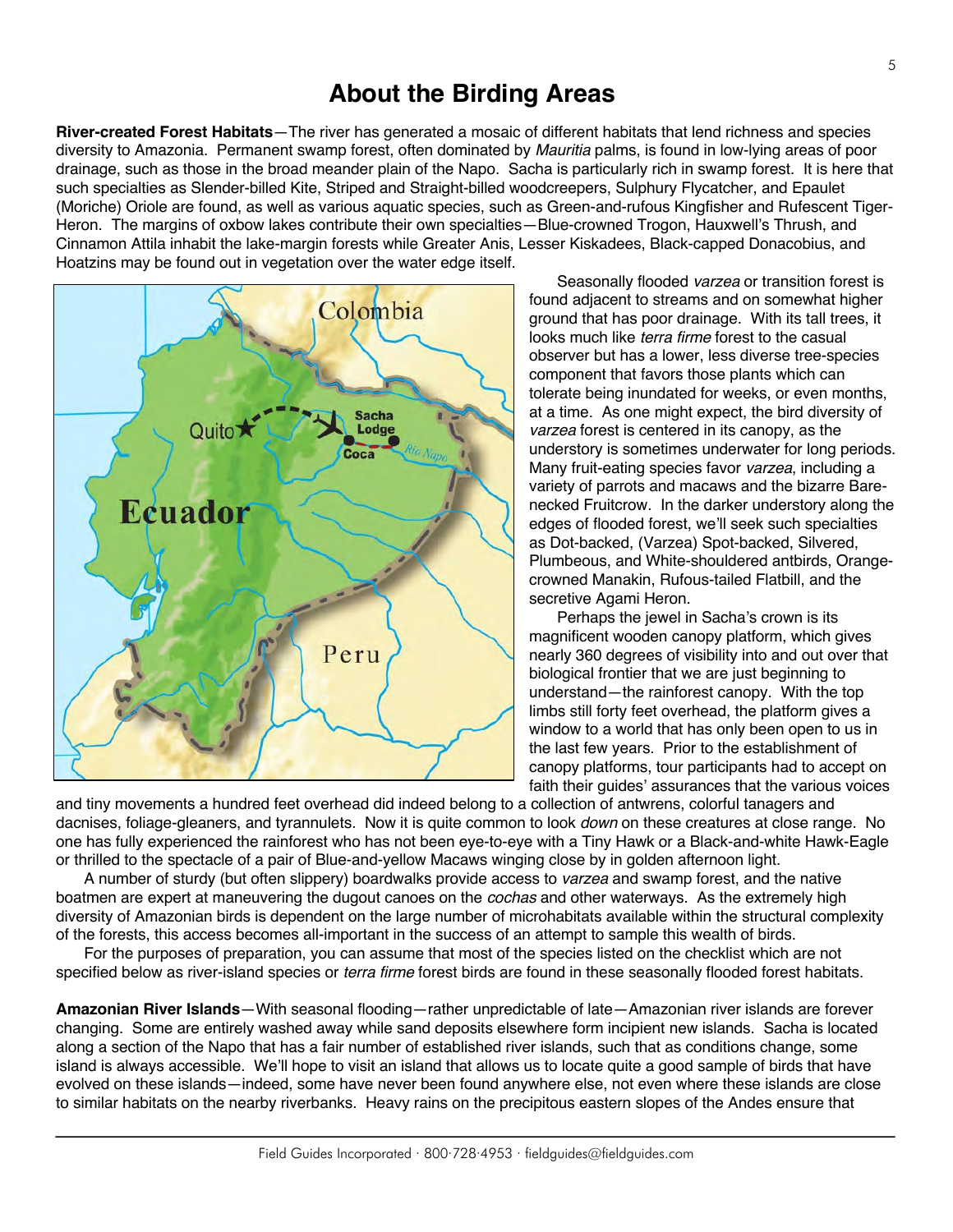rivers originating there carry heavy sediment loads. This material is deposited as sandbars and islands where the terrain flattens out for the long, relatively slow flow to the Atlantic, more than 2000 miles away. The greatly varying levels of river flow ensure that vegetation along a river's banks and on islands is in a constant state of succession. The islands erode at the upstream end, and sediment is deposited at the downstream end. Thus, the old growth (woodland that can resemble mainland *varzea*) is at the head and the youngest (bare sand and low grass growth) at the foot of each island. The greatest number of island-specialty species is found in the earlier successional stages and includes Ladder-tailed Nightjar, Olive-spotted Hummingbird, Lesser Hornero, Parker's, White-bellied, and Plain-crowned spinetails, Black-and-white Antbird, River Tyrannulet, Lesser Wagtail-Tyrant, Orange-headed Tanager, and Oriole Blackbird. Where cane, willows, and *Tessaria* give way to cecropias and taller growth, some additional species occur that favor this older growth: Castelnau's Antshrike, White-eared Jacamar, Scarlet-crowned Barbet, Spot-breasted and Rufous-headed woodpeckers, and Spotted Tody-Flycatcher. Pied Lapwings, Collared Plovers, and Yellow-billed Terns are sometimes seen along the sandbars.



*We will visit a clay lick in the forest that draws in large flocks of small parrots like these Colbalt-winged Parakeets. It's an amazing experience to see and hear! Photograph by participant Stan Lilley.*

**Terra Firme Forest**—South of the Napo, most of the land area above the old river terrace is covered with primary *terra firme* forest. This upland rainforest lies above the levels of the highest floods and is the single richest habitat in the world—for birds as well as for many of the other organisms found in it. By way of example, the highest diversity of trees in North America is found in Great Smoky Mountains National Park, where an expanse of about half a million acres and an altitudinal gradient of more than 5000 feet contributes to a total of around 170 species of trees. Working in the Amazonian rainforests of northeastern Peru (not far from Sacha), botanist Al Gentry found the highest tree diversity in the world—an astounding 603 species per *hectare* (two-and-one-quarter acres)! Other Amazonian rainforest sites in Peru and Ecuador, where a great deal of field work has been focused over the past decade or so, have shown bird species diversities of more than 500 species per site. Given its access to both *varzea* and *terra firme* forest, there is every reason to think the diversity of the Sacha area will prove to be similar. We'll bird *terra firme* forest in pockets near Sacha and along trails across the Napo in Yasuní National Park. *Terra firme* specialties that are most often found on the south bank of the Napo include Sapphire Quail-Dove, Scarlet-shouldered Parrotlet and Orange-cheeked Parrot (they both come to an interiorforest mineral lick along a trail on the south bank), Yellow-billed Jacamar, Brown Nunlet, Banded, Yellow-browed, and White-plumed antbirds (with army ants), Ochre-striped Antpitta (tough), Ash-throated Gnateater (rare), White-crested Spadebill, and Striolated Manakin. These species are more easily found when based in a lodge within *terra firme* forest, but we'll see a sampling of them on our day across the river.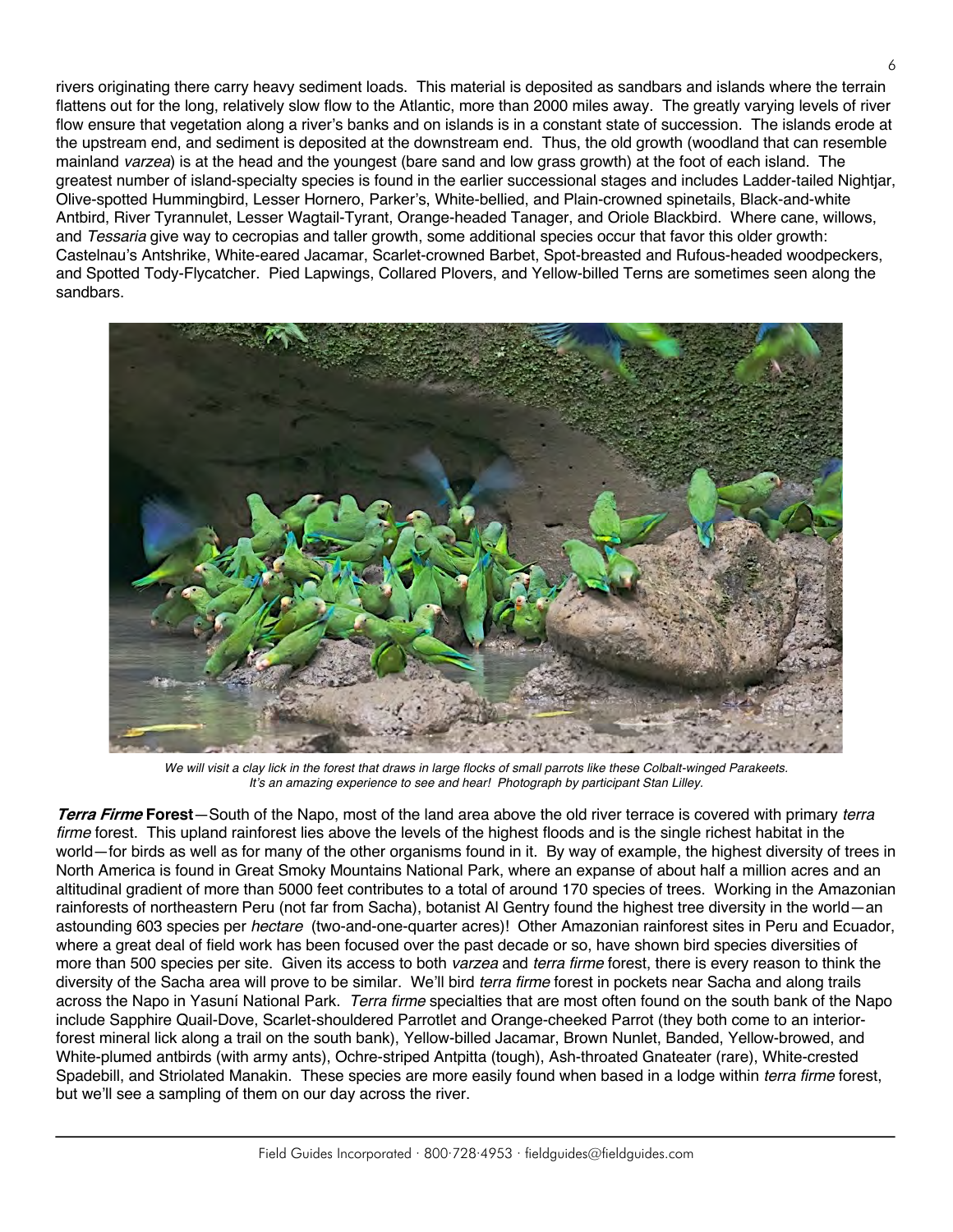

*The spectacular Wire-tailed Manakin is found in the forests of Sacha Lodge; they have even been seen on the grounds! Photograph by guide Willy Perez.*

# **Itinerary for Amazonian Ecuador: Sacha Lodge**

**Day 1, Fri, 7 Jan, or Thu, 7 Jul. To Quito.** It is possible to arrange flights from Miami, Atlanta, or Houston, and our office staff can help you arrange the schedule best for you. Whenever you arrive (usually between 9:00 and 11:00 p.m.), our representative will meet you just outside the baggage claim. Watch for a sign with your name and/or Field Guides as you exit Customs. You will be transferred to the Hotel San Jose de Puembo, about 20 minutes away, where you'll check into your room. If you are arriving tonight, be sure to check for a message from your guide with any additional information you may need for tomorrow. There is a complimentary bottle of drinking water in your bathroom; bring any excess with you tomorrow, along with your canteen or water bottle. Quito lies at 9300 feet and has a cool, pleasant climate yearround. But don't overdo it when carrying heavy bags off the plane at this elevation; it usually takes a night or so to adjust to the altitude.

If you have the time, we suggest arriving a day early. We can help you make arrangements for an English-speaking guide if you like. Night in Quito.

**Day 2, Sat, 8 Jan, or Fri, 8 Jul. To Sacha Lodge.** After breakfast at the hotel we will transfer to the airport for our flight to Coca, usually departing around mid-morning. Our 35-minute flight takes us from the inter-montane highlands of the Quito valley across the eastern cordillera of the Andes. On a clear day you can see snow-capped Volcan Cayambe to the north, gorgeous Volcan Antisana, and in the distance to the south the perfect crater of Volcan Cotopaxi. As we descend to Ecuador's Oriente, we'll see some nice expanses of undisturbed forest where the eastern foothills spill into the Amazonian lowlands before we arrive at Coca, frontier oil town and jumping-off point for Amazonian exploration in Ecuador. We will travel dressed for birding (rubber boots not required), as we'll be birding on the river en route and along the boardwalk between the river landing and the lodge upon arrival. (Our luggage will be transported by lodge staff so that we can be comfortably unencumbered.) The weather should be cool in Quito and warm and humid in Coca and for the duration of our stay in Amazonia.

From the Coca airport we travel ten minutes by bus to the Sacha headquarters near the river dock. Bathrooms are available here, and we will have a light lunch before heading downriver. At the dock we'll transfer to a motorized, covered canoe for the two-hour trip down river to the lodge. Upon landing, we'll carry only what we want for birding. Bathrooms are available below a sheltered observation deck near the landing. Slightly elevated and overlooking a pasture at the edge of forest, the covered deck affords good viewing in the afternoon light, and we may want to start birding here. Numerous species are possible—from White-eared Jacamar and Mottle-backed Elaenia to Black-billed Thrush and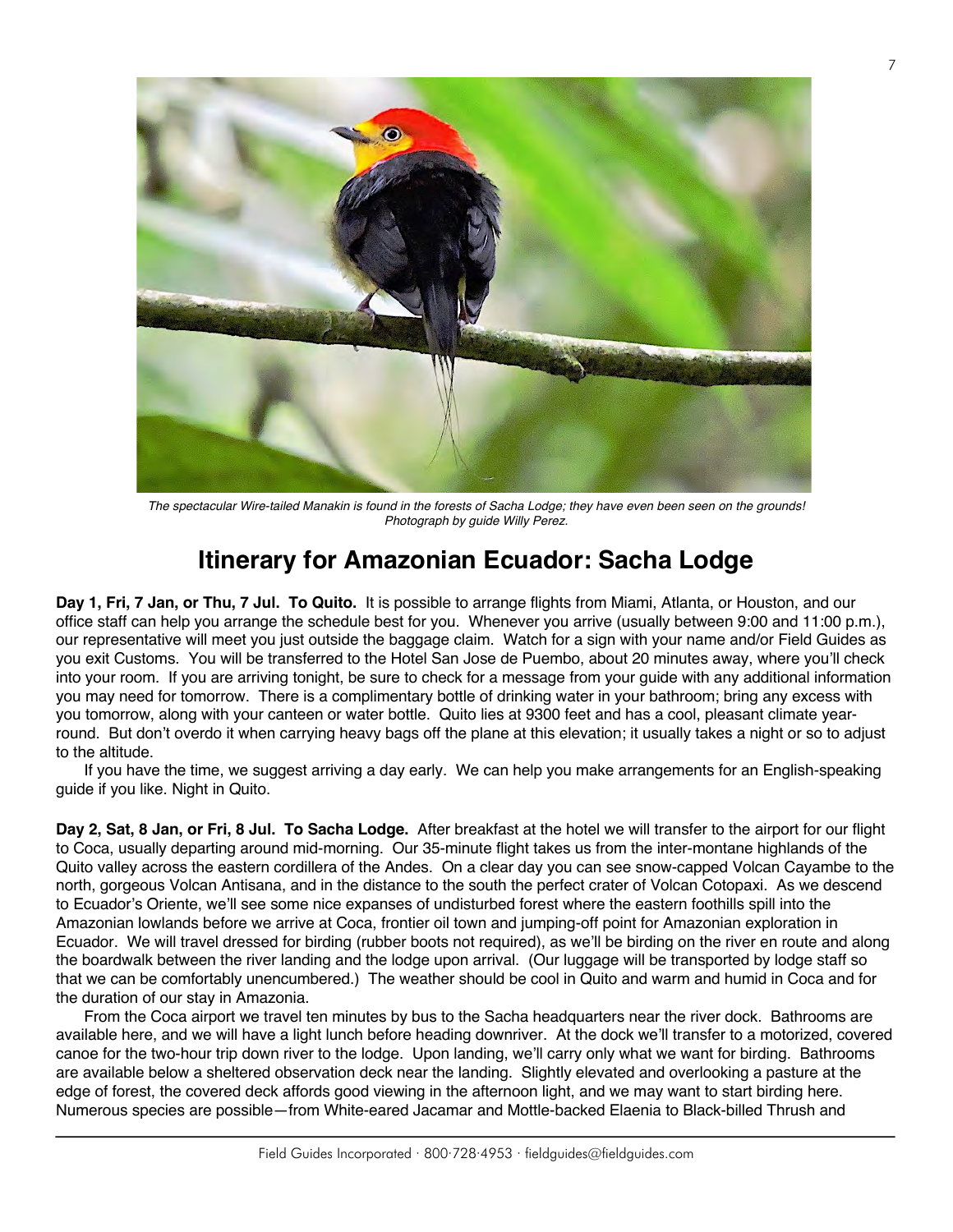Swallow Tanager. We'll continue along a trail and then a boardwalk—a thirty-minute walk through swamp forest, where an active troop of Common Squirrel Monkeys could interrupt our progress. From the end of the boardwalk, it is a twentyminute trip by dugout canoe across the Pilchicocha to the lodge, where we'll be received in the bar with a welcome drink and an orientation talk.

The lodge itself offers the comforts of good food attractively prepared and served buffet-style for breakfast and lunch, and a set menu for dinner; attractive, thatched-roof cabanas built of native materials with electric lighting and hot-water showers in modern, tiled private bathrooms; and (usually) pleasant nights in an amazingly insect-free environment and well-screened rooms. Meals are served in a central dining area. A full-service bar with a unique observation tower provides all the amenities along with a superb view. Fresh-pureed juices from tropical fruits of the region are provided at breakfast, and bottled soft drinks, beer, wine, and liquor are available at an additional charge from the bar. Bottled drinking water is furnished in the dining room, and you should get in the habit of bringing your canteen with you to meals to refill from the filtered water supply near the coffee. The generator, located at a distance so as not to intrude, operates all night long, so lights and ceiling fans are functional all night. If you want to turn off the light outside your cabana, check for the switch just outside your door. We should sleep tonight to the songs of frogs and the mellow whistling of the Tawny-bellied Screech-Owl. **\*\*\*Note\*\*\*** *In 2020, Sacha Lodge began making a number of renovations to its property including adding A/C to its cabins, and we've been informed that all cabins now have air-conditioning!! An amazing new restaurant for dinner has also been added as well as a few other surprises.* **A limited number of singles are available at Sacha Lodge.**Night at Sacha Lodge.



*The canopy towers at Sacha offer an unparalleled view of canopy dwellers such as this Black-faced Dacnis. Photograph by participant Elliott Ginger.*

**Days 3-8, Sun-Fri, 9-14 Jan, or Sat-Thu, 9-14 Jul. Sacha Lodge**. We'll start early each morning to take advantage of the precious first hours of maximum activity, but we will have some time for resting (during the heat of midday or the occasional rain shower) and individual exploration near the lodge as well. Much of our birding will be on foot on forest trails. As with all rainforest birding, calf-high rubber boots and raingear will be essential. Not only are there likely to be muddy areas on the trails, but rubber boots provide foot and lower leg protection against briars, insects, and other trail hazards. Sacha has a large number of Ecuadorian rubber boots, with an array of sizes that include large men's sizes, so that you don't need to bring your own; but you probably will want insoles to fit inside them. And you are welcome to bring your own boots if you prefer. Some downed trees across trails are inevitable.

We will bird the lake margins, areas of flooded forest, and the river from dugout canoes handled by skilled native boatmen. Some birding hikes will begin with a canoe ride as well, as a few trails are only reachable by boat. Birding hikes will mostly be conducted in the morning hours with a return for lunch, but we may arrange for a carry-along lunch to enable us to cover some of the more distant trails, especially across the Napo. We will arrange to spend time on several days and at various times of the day in the canopy platforms so that we can take full advantage of this fantastic resource. Nights at Sacha Lodge.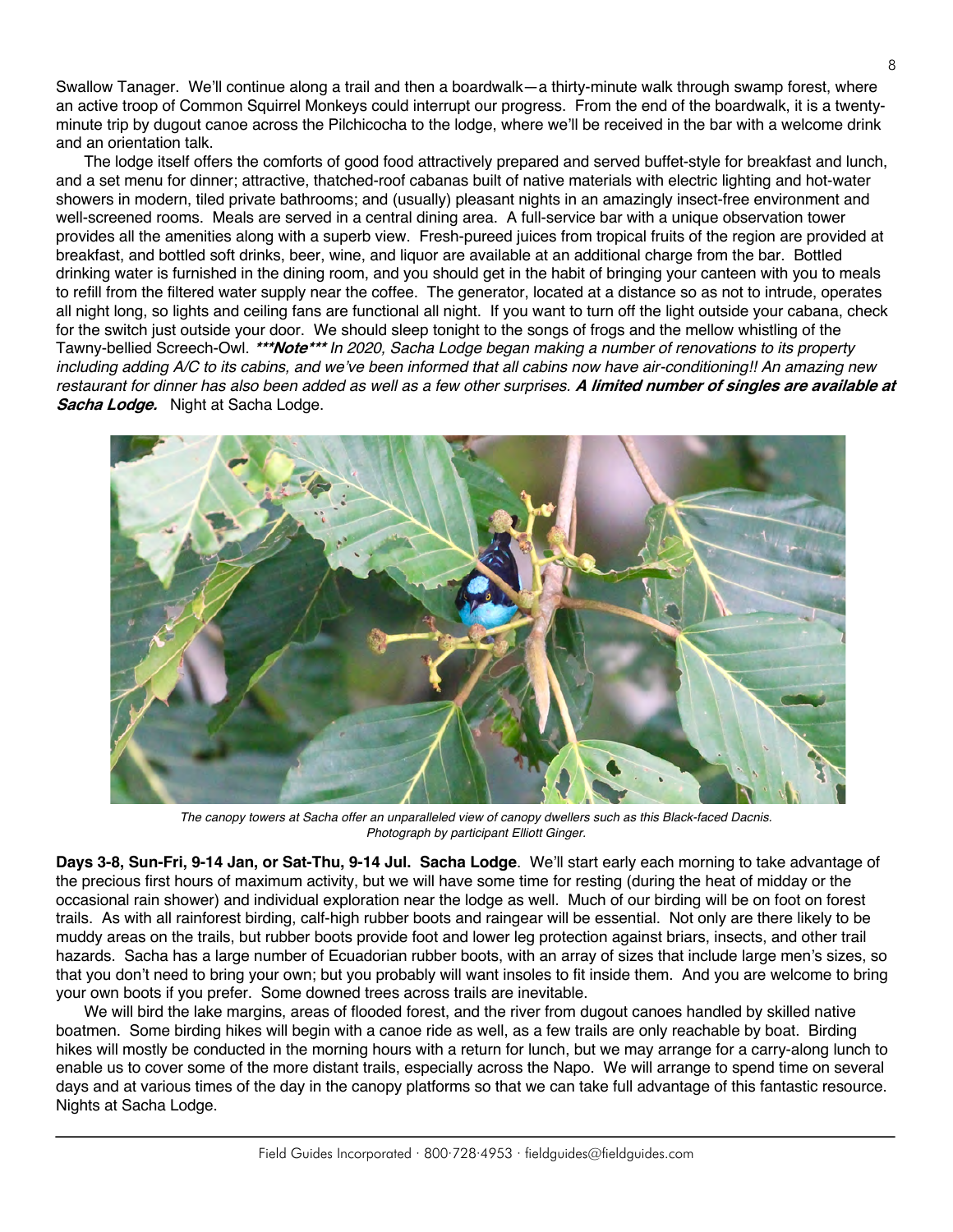**Day 9, Sat, 15 Jan, or Fri, 15 Jul. Departure from Sacha; flight to Quito**. Today we'll rise early and have breakfast before embarking for Coca and the (usually) late-morning flight to Quito, arriving there in time to reorganize and clean up before our farewell dinner. Participants flying home on Delta, United, or LAN Airlines may choose to book flights departing near midnight tonight but will still have a room for showering before the overnight flight. Night in Quito or on the flight home.

**Day 10, Sun, 16 Jan, or Sat, 16 Jul. Departure for home**. American Airlines flights to the US generally depart in the morning and require an early check-in to arrive mid-day in time for connections home. *Vayan bien!*

# **About Your Guide**

## **Tour I & II:**

**Willy Perez** has been leading birding tours for more than ten years. He has also worked as a resident guide at Maquipucuna Reserve on the west slopes of the Andes, on a project protecting marine turtles in Costa Rica, and on bird conservation in northwestern Ecuador. He was a resident guide at Kapawi Lodge in the Ecuadorian Amazon for three

years, mastering the art of finding and identifying the many secretive birds of the lowland rainforest. He has since guided throughout Ecuador including both the east and west slopes of the Andes, the Amazon basin, the Galapagos Islands, and southern Ecuador. During the last few years he has also guided birding groups in Bolivia. In his free time he trains local guides and is a frequent lecturer, in English and in Spanish, on birding and conservation issues in the Neotropics.

Willy's wife, Fiona, is British, and Willy and his family have relocated to England for a few years. He speaks excellent English and has an engaging and outgoing personality that makes every tour he leads a great deal of fun.

*"***Willy Perez** *was a consummate professional, and one of the best guides I've had. I can't think of a single thing he could have done better. As a college professor, I assigned grades on merit routinely. Willy Perez is the easiest A+ I've ever given!" D.W., Galapagos: An Intimate Look at Darwin's Islands*

Visit https://fieldguides.com/our-staff/ for complete tour schedules for Willy; just click on his photo.

# **Financial Information**

**FEE: \$4350 from Quito DEPOSIT:** \$430 per person **FINAL PAYMENT DUE:** September 9, 2021 (Tour I); March 9, 2022 (Tour II) **SINGLE SUPPLEMENT (Optional\*):** \$975 (Singles are limited at Sacha Lodge.) **LIMIT: 8**

### **Special Note: Tour fees may be subject to change due to the global economic effects of COVID-19.**

We have published the itinerary and price for this tour with the understanding that during these uncertain times we are likely to encounter unforeseen changes. Some of our tours may incur higher costs due to increases in currency exchange rate fluctuations or COVID-19 related fees imposed by countries and/or suppliers. Travel and hospitality companies all over the world have been adversely affected by the pandemic, and there is no guarantee that all of the lodging and transportation we have booked for this tour will still be available at the time of departure. We hope to maintain our services as indicated in our itinerary as well as our published tour fee. However, if changes are required we will make every effort to maintain the quality of the itinerary as it is published with the most appropriate substitutions available. Should any necessary changes or other unforeseen causes result in an increase in service rates to us, we reserve the right to pass on those increases in fees to the tour participant.

# **Other Things You Need to Know**

**TOUR MANAGER:** The manager for both tours is Nicole Cannon. Nicole will be happy to assist you in preparing for the tour. If you have any questions, please don't hesitate to call!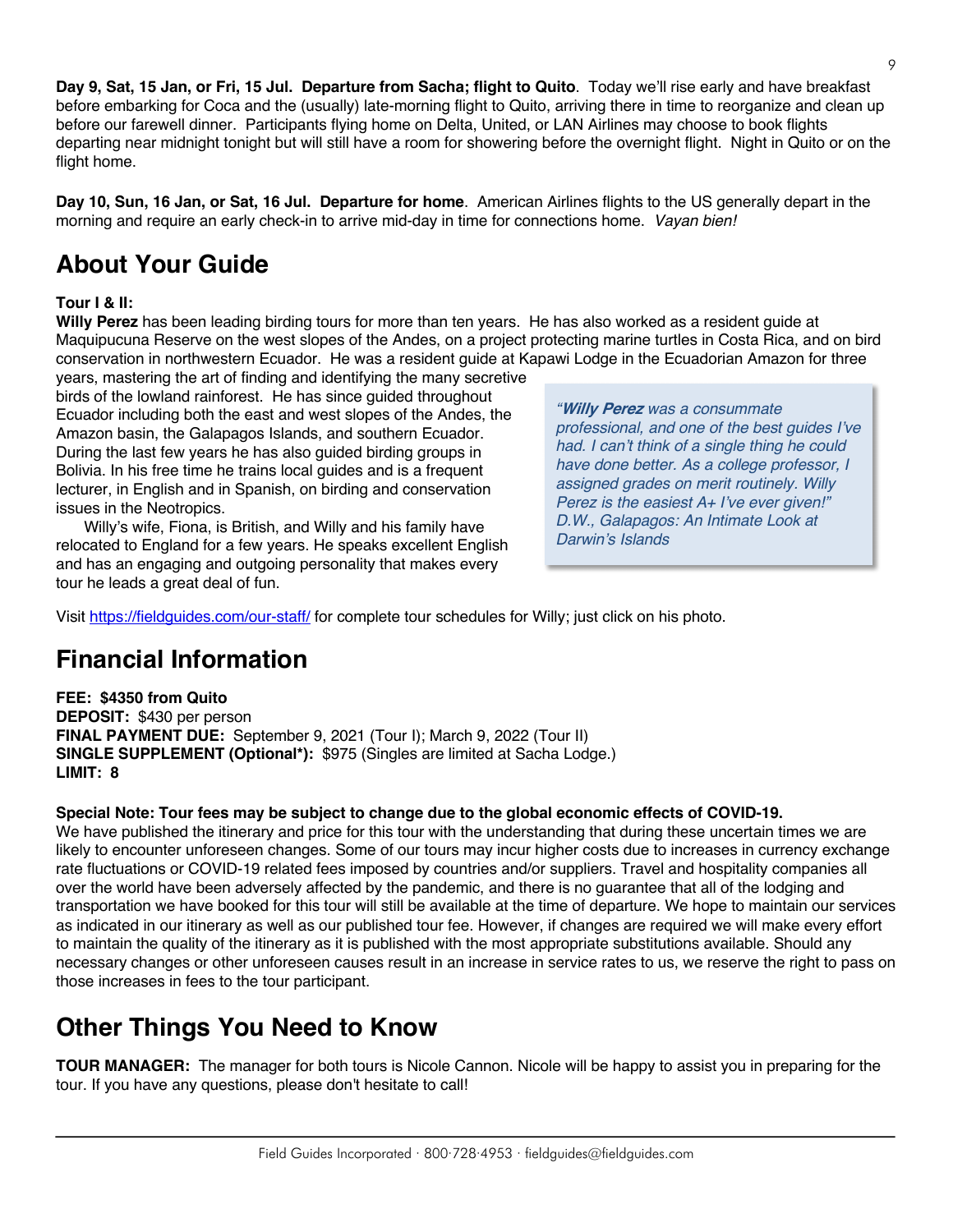**ACCOMMODATIONS:** Accommodations at Sacha are very comfortable, in fact probably *the* most comfortable overall of any Ecuadorian rainforest lodge. The cabanas are built of mixed materials with electric lighting and hot-water showers in modern, tiled private bathrooms. Nights are pleasant in an amazingly insect-free environment with A/C (added in 2020/2021) and well-screened rooms. Sacha offers the comforts of good food in two well located areas; at La Balsa, food is attractively prepared and served buffet-style for breakfast and lunch while at the beautiful new restaurant, there is a 3 choice set menu for dinner. A full-service bar with a unique observation deck provides all the amenities along with a superb view. Free bottled water is always available, and fresh-pureed juices from tropical fruits of the region are provided with meals. Bottled soft drinks, beer, wine, and liquor are available at an additional charge from the bar. The generator, located at a distance so as not to intrude, operates all night long, so lights and plugs to recharge electrical items are available. **\*\*\*Note\*\*\*** In 2020, Sacha Lodge began making a number of renovations to its property including adding A/C to its cabins, and we've been informed that all cabins now have air-conditioning!! An amazing new restaurant for dinner has also been added as well as a few other surprises. **A limited number of singles are available at Sacha Lodge.**

**DOCUMENTS:** We recommend that your passport be valid for at least 6 months beyond the dates of your visit, as regulations vary from country to country, and are subject to change. You will be issued a **tourist card** upon arrival; please keep this in a safe place, as you will need it to depart Ecuador.

If you are not a US citizen, please check with the Ecuadorian consulate nearest you for entry requirements. Information about consulates and entry requirements is generally available online or you can contact us and we will be happy to look this up for you. Passports should have an adequate number of blank pages for the entire journey. Some countries require a blank page for their stamp and as a precaution it is best to have one blank page per country you will visit or transit.

**VACCINATIONS:** It is recommended that all travelers to Sacha Lodge provide **proof of yellow fever vaccination** upon arrival at the airport at Coca, although this has not been enforced in recent years. Previously, the vaccine was considered good for ten years. As of July 2016 the vaccine is considered valid for the lifetime of the vaccine according to the CDC. Despite these recent changes, it is uncertain whether all countries will adopt this change. Please consult with your physician about whether it is appropriate for you to receive the vaccine or the 10-year booster (there are contraindications for some individuals).

**AIR ARRANGEMENTS:** Field Guides is a full service travel agency and your tour manager will be happy to assist you with flights to join this tour. Field Guides does not charge a service fee for these services to clients booking a tour. However, we understand that tech-savvy clients often prefer to shop online or that you may wish to use mileage to purchase tickets. Regardless of which method you choose, your tour manager will be happy to provide assistance regarding ticket prices and schedules, along with rental cars and extra hotel nights as needed.

Please be sure to check with your tour manager prior to purchasing your ticket to make sure the flights you have chosen will work well with the tour itinerary and that the tour is sufficiently subscribed to operate. Once purchased, most airline tickets are non-refundable and carry a penalty to change. Field Guides cannot be responsible for these fees. **Also, it is imperative that we receive a copy of your comprehensive flight itinerary—including any and all flights not covered in the tour fee—so that we may track you in the event of missed connections, delays, or other mishaps.**

**LUGGAGE:** Please be aware that many airlines have recently modified their luggage policies and are charging additional fees for checked bags. Updates could easily occur before your departure, so you may wish to contact your airline to verify the policy. Additional charges for bags on any flights, whether these are covered by the tour fee or not, will be the client's responsibility.

**TOUR INCLUSIONS/EXCLUSIONS:** The **tour fee** is **\$4350** for one person in double occupancy\* from Quito. It includes all lodging from Day 1 through Day 9, all meals from breakfast on Day 2 through dinner on Day 9, the flights within Ecuador (Quito/Coca/Quito), all ground transportation, entrance fees, and the guide services of the tour leader(s). Tipping at group meals and for drivers, porters, and local guides is included in your tour fee and will be handled for the group by your Field Guides leader(s). However, if you would like to recognize your Field Guides leader(s) or any local guide(s) for exceptional service, it is entirely appropriate to tip. We emphasize that such tips are optional and not expected.

The above fee does not include your airfare to and from Ecuador, airport taxes, visa fees, any checked or carry-on baggage charges imposed by the airlines, any alcoholic beverages, optional tips to local drivers, phone calls, laundry, or other items of a personal nature.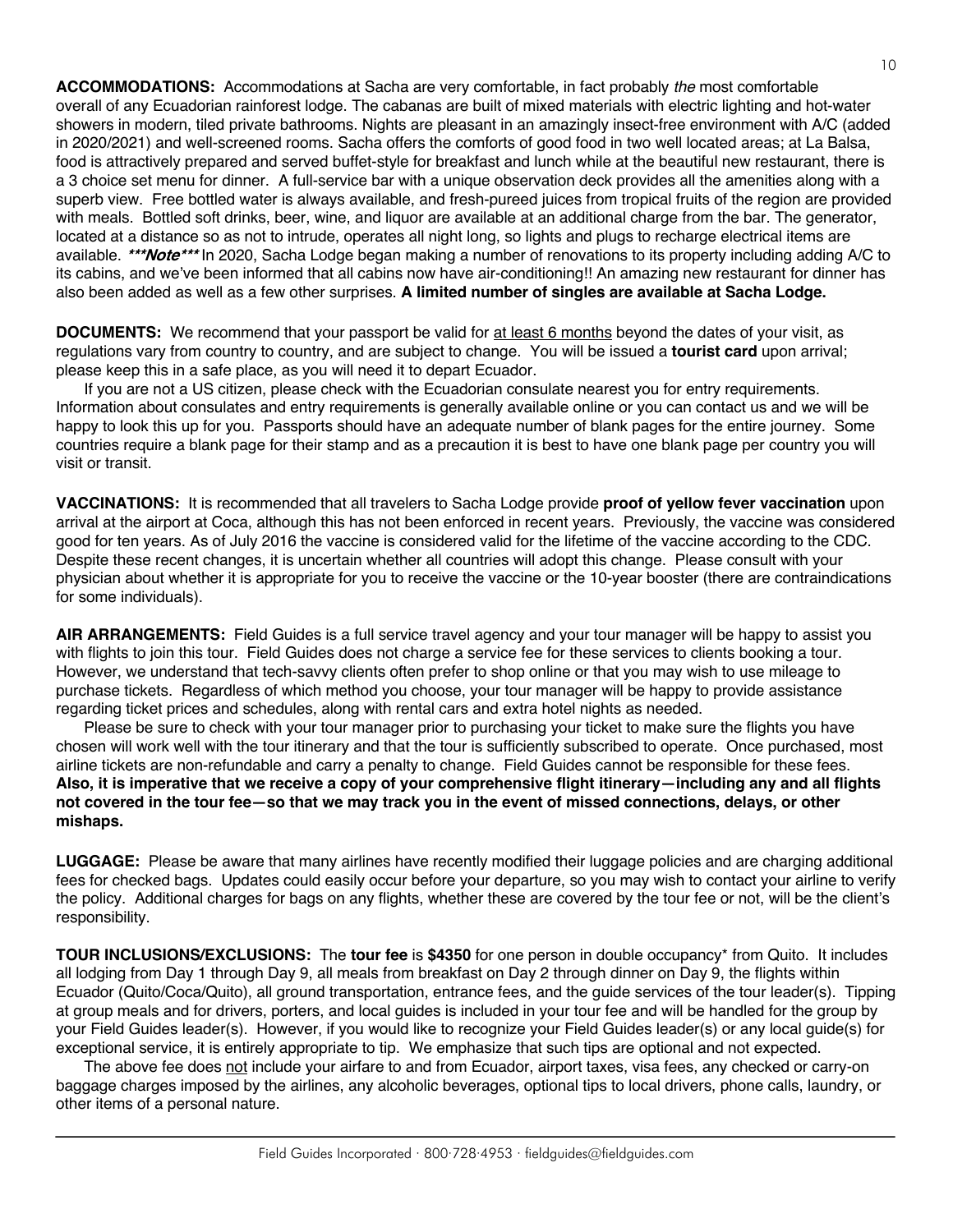The **single supplement** for the tour is **\$975**. Our tour fees are based on double occupancy; one-half the cost of a double room is priced into the tour fee. The single supplement is calculated by taking the actual cost of a single room and subtracting one-half the cost of a double room (plus any applicable taxes).

\*If you have a trusted friend, relative, or significant other with whom you wish to share a room on tour, please let us know and your tour manager will make that assignment. However, due to recommendations from the CDC, Field Guides is not currently pairing roommates who do not know each other, and the single supplement will apply if you do not have a roommate. As of this writing (June 8, 2021), we are reviewing these CDC recommendations carefully and often and will let you know if that changes.

**TOUR LIMITS:** Our limits are firm and we don't exceed the limit by one to accommodate a couple when only one space remains open. However, on occasion, we will send along a guide in training on a tour. In these cases, one seat in the van or bus will be taken by the guide in training. Our guides will have a rotation system within the vehicle so that clients share the inconvenience equally. We hope this minor inconvenience will be more than offset by the advantages of having another guide along.

**TOUR REGISTRATION: To register for this tour, please [contact our office](https://fieldguides.com/contact-us/)**. Our office will be in touch with you by email by the next business day (Mon-Fri) with instructions on how to complete our new electronic registration form and medical questionnaire. (We are no longer accepting the paper version.)

Please mail your **deposit of \$430** per person, or see our Payment Options at [https://fieldguides.com/payment](https://fieldguides.com/payment-options/)[options/](https://fieldguides.com/payment-options/) . **Full payment** of the tour fee is due 120 days prior to departure, or **by September 9, 2021 (tour I); March 9 2022 (Tour II). We will bill you for the final payment at either 120 days or when the tour has reached sufficient subscription to operate, whichever date comes later.**

Please note that if you are traveling on a tour **outside your country of domicile** (for example, outside the US for US residents), we will require **proof of travel insurance**. Since the cost of your trip insurance and airline tickets is generally non-refundable, please do not finalize these purchases until you have received final billing for the tour or have been advised that the tour is sufficiently subscribed to operate by your tour manager.

**SMOKING:** Almost all of our clients prefer a smoke-free environment. If you smoke, please be sensitive to the group and refrain from smoking at meals, in vehicles, and in proximity to the group on trails and elsewhere.

**CANCELLATION POLICY**: Refund of deposit and payment, less \$100 handling fee, will be made if cancellation is received up to 120 days before departure. If cancellation occurs between 119 and 70 days before the departure date, 50% of the tour fee is refundable. Thereafter, all deposits and payments are not refundable.

This policy only applies to payments made to Field Guides for tour fees (and any services included in those fees). Airline tickets not included in the tour fee and purchased separately often carry penalties for cancellation or change, or are sometimes totally non-refundable. Additionally, if you take out trip insurance the cost of the insurance is not refundable so it is best to purchase the policy just prior to making full payment for the tour or at the time you purchase airline tickets, depending upon the airlines restrictions.

Field Guides reserves the right to cancel any tour prior to departure, in which case full refund will constitute full settlement to the passenger. The right is reserved to substitute in case of emergency another guide for the original one.

**TRIP CANCELLATION & MEDICAL EMERGENCY INSURANCE:** We strongly recommend you consider purchasing trip cancellation (including medical emergency) insurance to cover your investment in case of injury or illness to you or your family prior to or during a trip. If you are traveling on a tour **outside your country of domicile** (for example, outside the US for US residents), we will **require proof of travel insurance**. Because we must remit early (and substantial) tour deposits to our suppliers, you acknowledge and agree that we will not issue a refund when cancellation occurs within 70 days of departure, and only a partial refund from 70 to 119 days prior to departure (see CANCELLATION POLICY). In addition, the Department of State strongly urges Americans to consult with their medical insurance company prior to traveling abroad to confirm whether their policy applies overseas and if it will cover emergency expenses such as a medical evacuation. US medical insurance plans seldom cover health costs incurred outside the United States unless supplemental coverage is purchased. Furthermore, US Medicare and Medicaid programs do not provide payment for medical services outside the United States.

When making a decision regarding health insurance, Americans should consider that many foreign doctors and hospitals require payment in cash prior to providing service and that a medical evacuation to the United States may cost well in excess of \$50,000. Uninsured travelers who require medical care overseas often face extreme difficulties. When